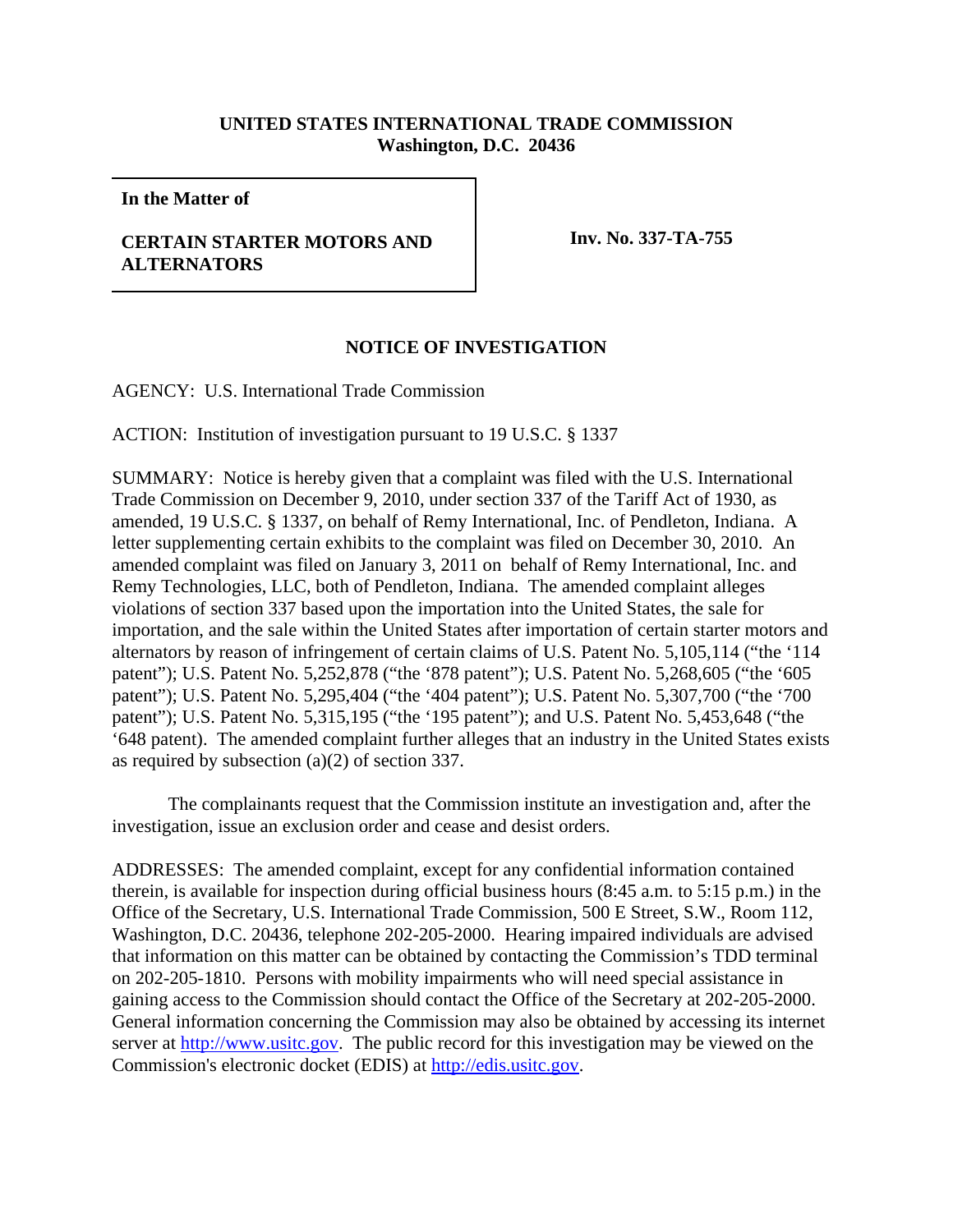FOR FURTHER INFORMATION CONTACT: Anne Goalwin, Esq., Office of Unfair Import Investigations, U.S. International Trade Commission, telephone (202) 205-2574.

AUTHORITY: The authority for institution of this investigation is contained in section 337 of the Tariff Act of 1930, as amended, and in section 210.10 of the Commission's Rules of Practice and Procedure, 19 C.F.R. § 210.10 (2010).

SCOPE OF INVESTIGATION: Having considered the amended complaint, the U.S. International Trade Commission, on January 12, 2011, ORDERED THAT –

(1) Pursuant to subsection (b) of section 337 of the Tariff Act of 1930, as amended, an investigation be instituted to determine whether there is a violation of subsection (a)(1)(B) of section 337 in the importation into the United States, the sale for importation, or the sale within the United States after importation of certain starter motors and alternators that infringe one or more of claims 1-4 of the '114 patent; claims 1-3 of the '878 patent; claims 1-5 of the '605 patent; claims 1-4 of the '404 patent; claims 1-6 of the '700 patent; claims 1-6 of the '195 patent; and claims 1-12 of the '648 patent, and whether an industry in the United States exists as required by subsection (a)(2) of section 337;

(2) For the purpose of the investigation so instituted, the following are hereby named as parties upon which this notice of investigation shall be served:

(a) The complainants are:

Remy International, Inc. 600 Corporation Drive Pendleton, IN 46064

Remy Technologies, L.L.C. 600 Corporation Drive Pendleton, IN 46064

(b) The respondents are the following entities alleged to be in violation of section 337, and are the parties upon which the amended complaint is to be served:

> Wetherill Associates, Inc. d/b/a WAIGlobal 4491 S. State Road 7 Suite 210 Fort Lauderdale, FL 33314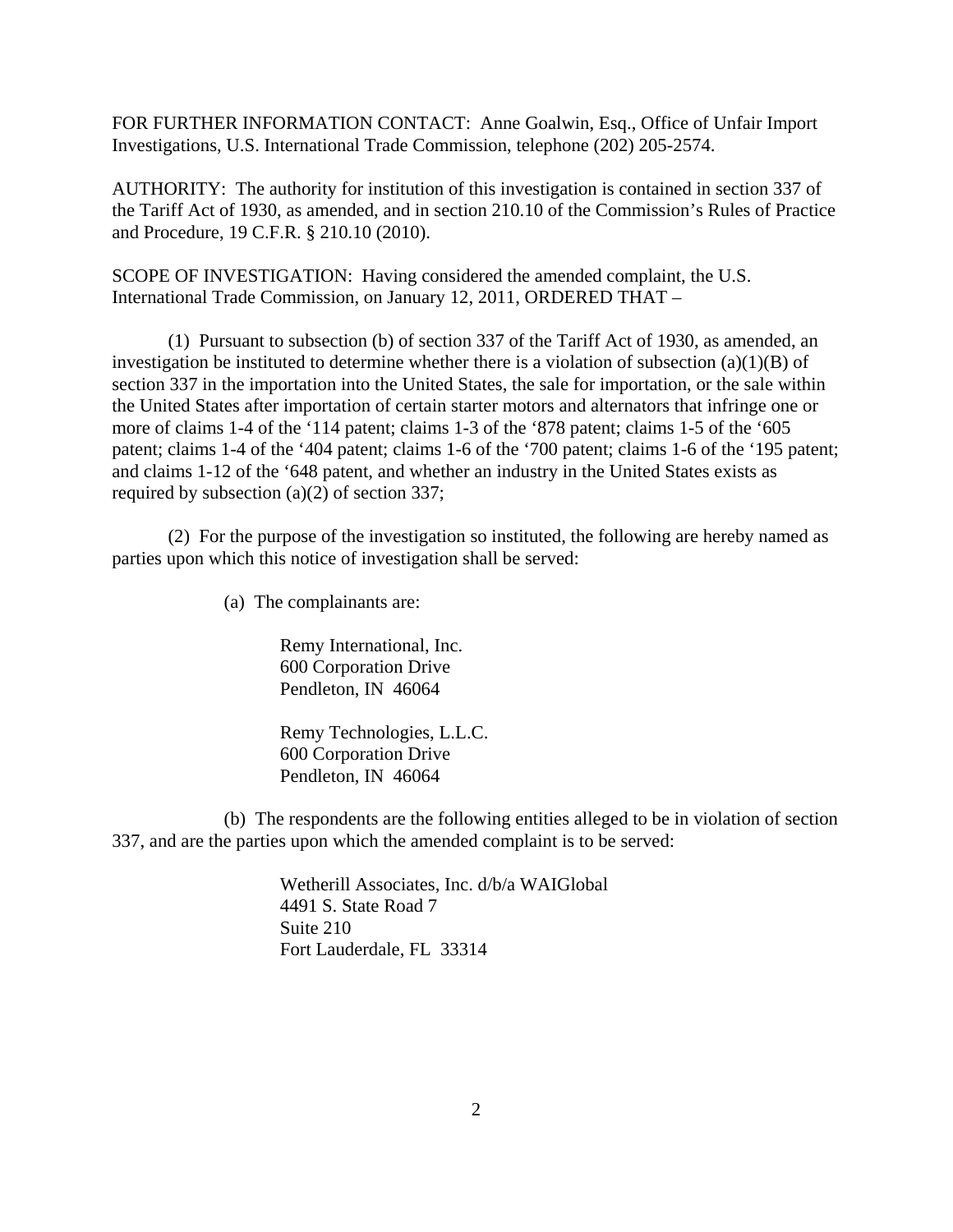Linhai Yongci Liangshui Foreign Investment Zone Linhai City, Zhenjiang 317000 China

Metric Sales & Engineering 1622 Willow Road, Suite 205 Northfield, IL 60093

Wan Li Industrial Developement, Inc. 1845 Belcroft Avenue South El Monte, CA 91733

Yongkang Boyu Auto Motor Company Haers Road # 5 Hardware Science and Technology Industrial Park Yongkang, Zhenjiang 321300 China

Wuxi Susan Auto Parts Company 7 Dajishan Road, South Side Wuxi City, Changzhou 214064 China

American Automotive Parts, Inc. 7007 N. Austin Avenue Niles, IL 60714

Motorcar Parts of America, Inc. 2929 California Street Torrance, CA 90503

(c) The Commission investigative attorney, party to this investigation, is Anne Goalwin, Esq., Office of Unfair Import Investigations, U.S. International Trade Commission, 500 E Street, S.W., Suite 401, Washington, D.C. 20436; and

(3) For the investigation so instituted, the Honorable Paul J. Luckern, Chief Administrative Law Judge, U.S. International Trade Commission, shall designate the presiding Administrative Law Judge.

Responses to the amended complaint and the notice of investigation must be submitted by the named respondents in accordance with section 210.13 of the Commission's Rules of Practice and Procedure, 19 C.F.R. § 210.13. Pursuant to 19 C.F.R. §§ 201.16(d)-(e) and 210.13(a), such